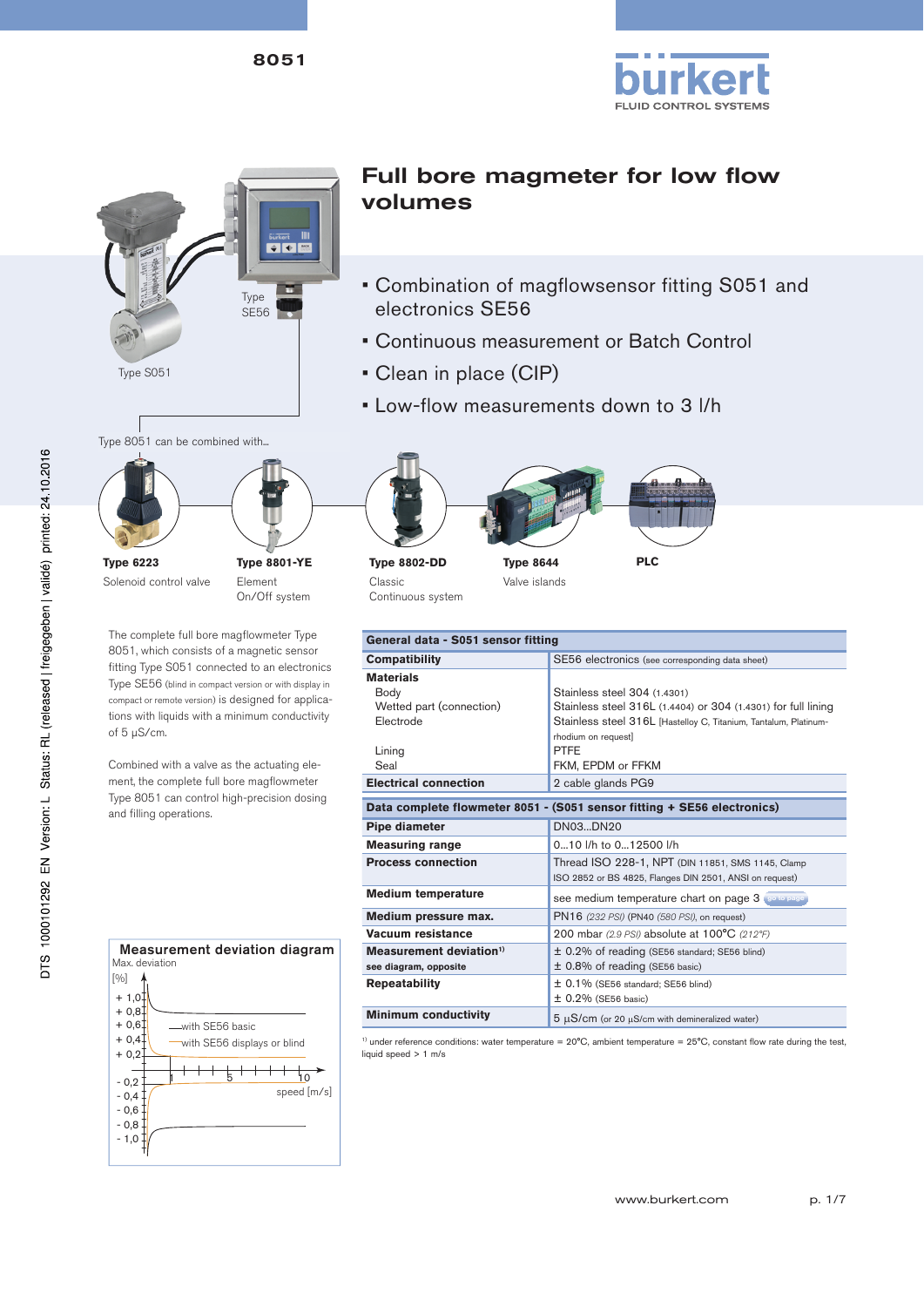

More info.

| <b>Environment</b>       |                                                                          |
|--------------------------|--------------------------------------------------------------------------|
| Ambient temperature with |                                                                          |
| SE56 standard            | $-20+60^{\circ}C$ (-4  + 140°F) (operating and storage)                  |
| SE56 basic               | $-10+50^{\circ}C$ (+14+122°F) (operating)                                |
|                          | $-20+50$ °C $(-4+122$ °F) (storage)                                      |
| SE56 blind               | $-20+40^{\circ}C$ (-4+104°F) (operating and storage)                     |
| <b>Standard</b>          |                                                                          |
| <b>Protection class</b>  | IP65 and IP67 (compact version, SE56 standard or SE56 blind);            |
|                          | IP65 (remote version, SE56 standard)                                     |
|                          | IP68 (remote version and junction box filled with resin, SE56 standard); |
|                          | IP65 (compact version, SE56 basic)                                       |
| <b>Standard</b>          |                                                                          |
| <b>EMC</b>               | EN 61326-1,                                                              |
| Emission / Immunity      | EN 55011 (Group 1, Class B) / IEC 1000-4-2/3/4/5/6/11                    |
| Safety                   | EN 61010                                                                 |

## Ordering information for complete flowmeter Type 8051

A complete flowmeter Type 8051 consists of a sensor fitting S051 and an electronics SE56.

The following information is necessary for the selection of a complete flowmeter:

- **item no.** of the sensor fitting **Type S051** (see Ordering Chart on page 5)
- **item no.** of the electronics **Type SE56** (see corresponding data sheet or Ordering chart on page 5)



## Design and operating principle

The sensor fitting Type S051 consists of a stainless steel pipe section internally lined with insulating material. Two electrodes mounted opposite to each other on the internal surface of the tube generate an electrical signal. The coils generating the magnetic field are placed outside the pipe. The signal generated by the sensor fitting S051 must be amplified and processed by an electronics (SE56) which outputs an electrical signal proportional to the fluid flow velocity respectively to the flow rate.

Faraday's induction law is the basis for this magnetic flow measurement.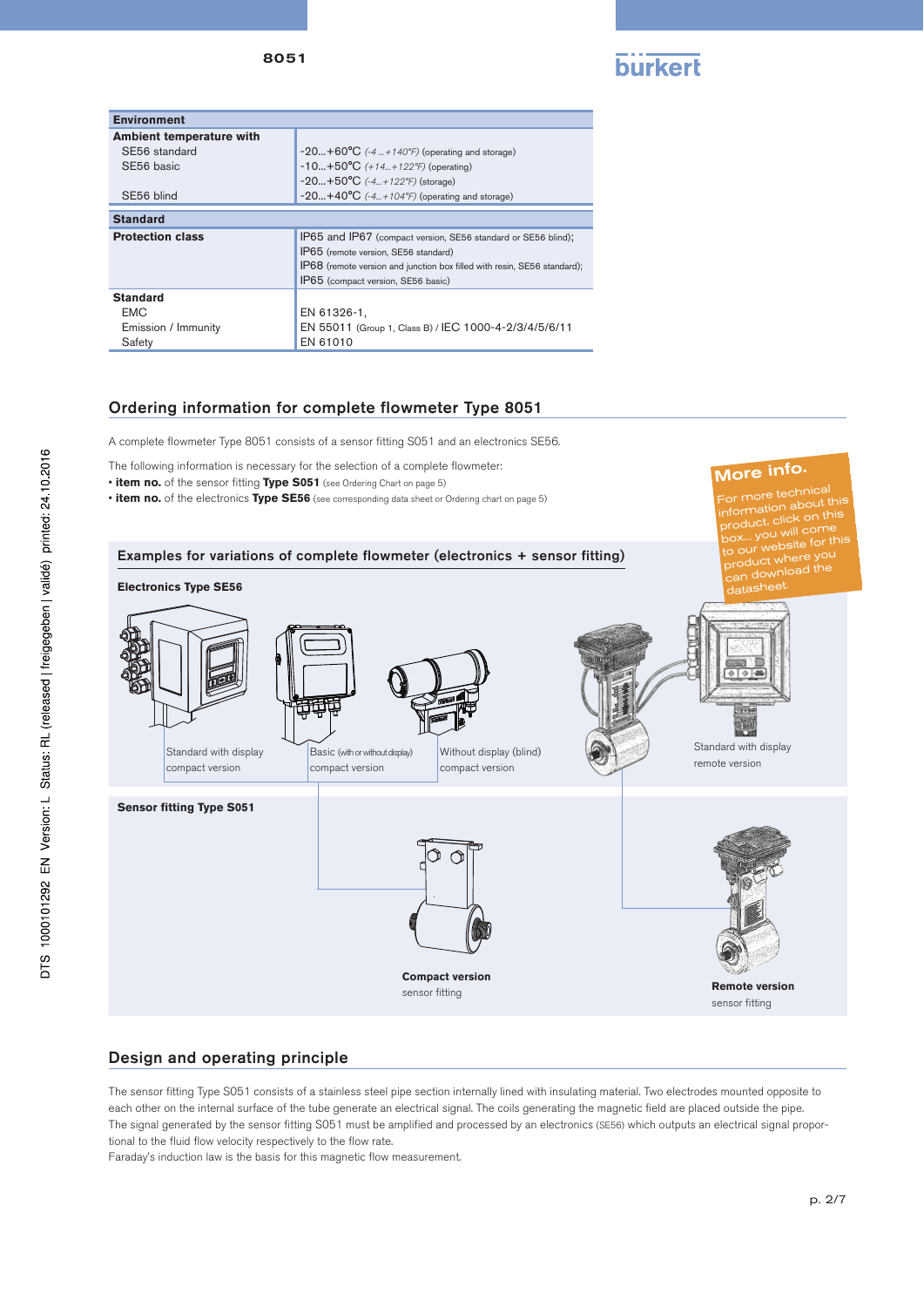

### Installation



Avoid the functioning with the pipe partially filled.



During flowmeter operation the pipe must be completely full.



Avoid the installation near curves or hydraulic accessories



Observe the upstream and downstream distances.

The sensor fitting can be installed into either horizontal or vertical pipes. Mount the sensor fitting in the below as correct indicated ways to obtain an accurate flow measurement.



The suitable pipe size is selected using the diagram Flow/Velocity/DN (see diagram to the right).

The flow sensor fitting is not designed for gas flow measurement.

## Flow/Velocity/DN diagram

#### Example:

- Flow: 10 l/min
- Ideal flow velocity: 2...3 m/s
- For these specifications, the diagram indicates a pipe size of DN10

#### **Flow rate** US gpm  $m^3/h$ l/min  $20000 \downarrow$ <sup>100000</sup>  $\ddagger$  5000 DN 400 DN 350  $500001$ 10000 DN 300  $30000$ 2000 DN 250 20000 5000 DN 200 1000 DN 150 10000 500 2000 DN 125 5000 DN 100 1000  $3000^{-}$ 200 DN 80  $500<sup>+</sup>$ 2000 DN 65 100 DN 50  $1000 -$ 200 50 **DN 40**  $\mathcal{H}_{\mathcal{U}}$  $500<sup>+</sup>$ DN 32  $100<sub>1</sub>$ 20 DN 25 ŧ 50 200. DN 20  $10$ DN 15  $100_1$  $\overline{5}$  $20$ DN 10 50  $10$  $\overline{2}$ DN 08  $\ddagger$ 5 20  $\overline{1}$ DN 06  $10$  $0.5$  $\overline{2}$  $\overline{5}$  $\mathbf{L}$  $\Box$ DN 03  $\overline{1}$  $\begin{array}{c} + \\ + \\ + \end{array}$  $0.2$  $0.5$  $\overline{2}$  $0.1$  $\overline{1}$  $\ddagger$  $0.05$  $0.2$  $0.5$ ╥╥  $\top$  $\top$  $\top$  $0.1$  $\frac{1}{\epsilon}$  $0.02$  $0.05\frac{1}{5}$  $0.2$  $0.01$  $10<sub>m/s</sub>$ 0.1 0.3 0.5 1 3 5 10  $0.3$   $0.5$  1  $3$   $5$  10  $\frac{1}{30}$  fps **Flow velocity**

## Medium temperature chart

|                                                          | 藰<br><b>SE56 standard</b><br>compact | 一部<br><b>SE56 standard</b><br>remote      | <b>SE56 basic</b><br>compact              | <b>SE56 blind</b><br>compact                                                                |
|----------------------------------------------------------|--------------------------------------|-------------------------------------------|-------------------------------------------|---------------------------------------------------------------------------------------------|
| S051<br>Sensor fitting<br>(compact or remote<br>version) | $-20+100°C$<br>$(-4+212^{\circ}F)$   | $-20+130^{\circ}C$<br>$(-4+266^{\circ}F)$ | $-10+100^{\circ}C$<br>$(14+212^{\circ}F)$ | $-20+100^{\circ}C$<br>$(-4+212^{\circ}F)$<br>[up to 130°C (up to 266°F)<br>for max. 1 hour] |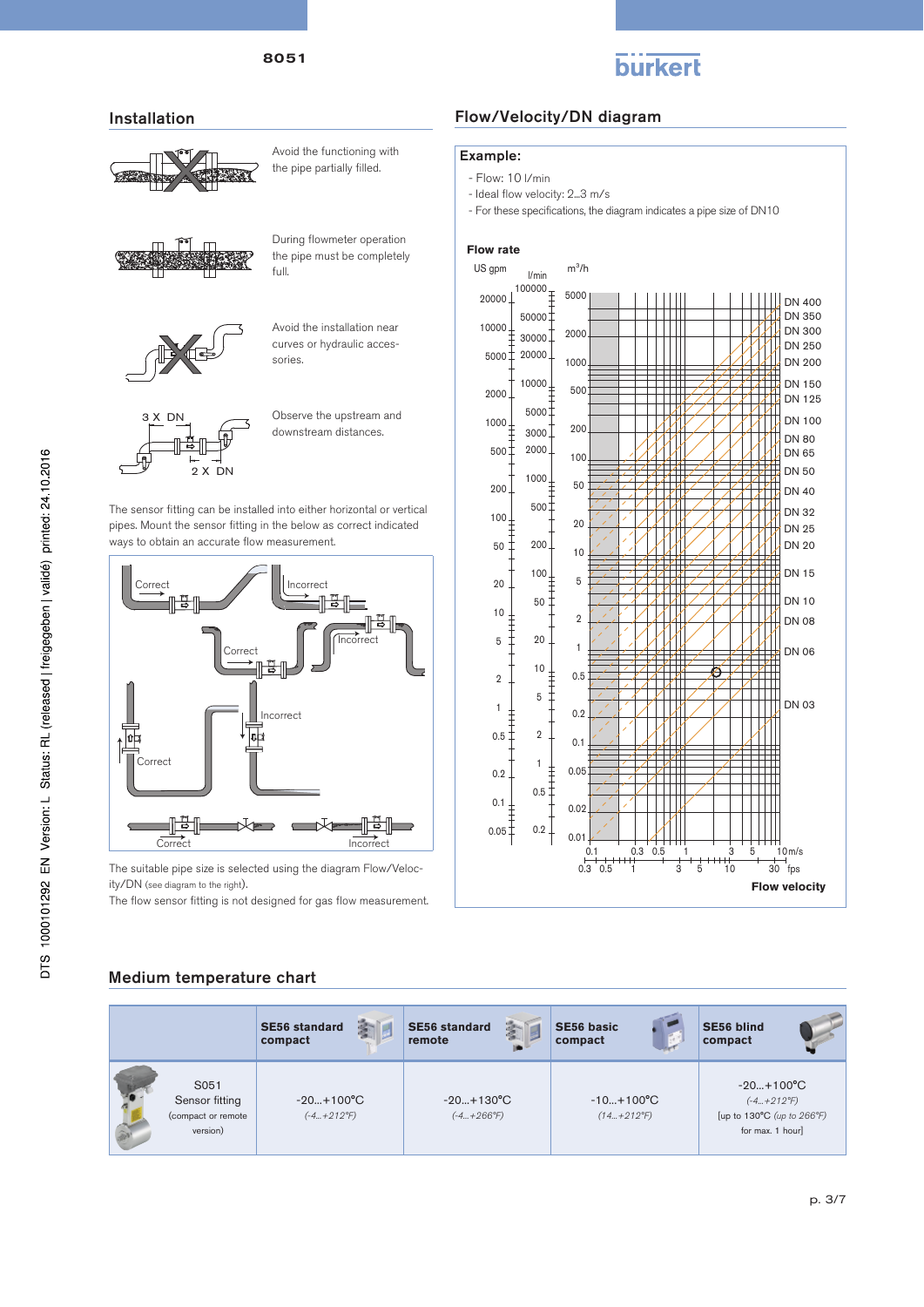

## Dimensions [mm] of Type S051 sensor fitting (without full lining)

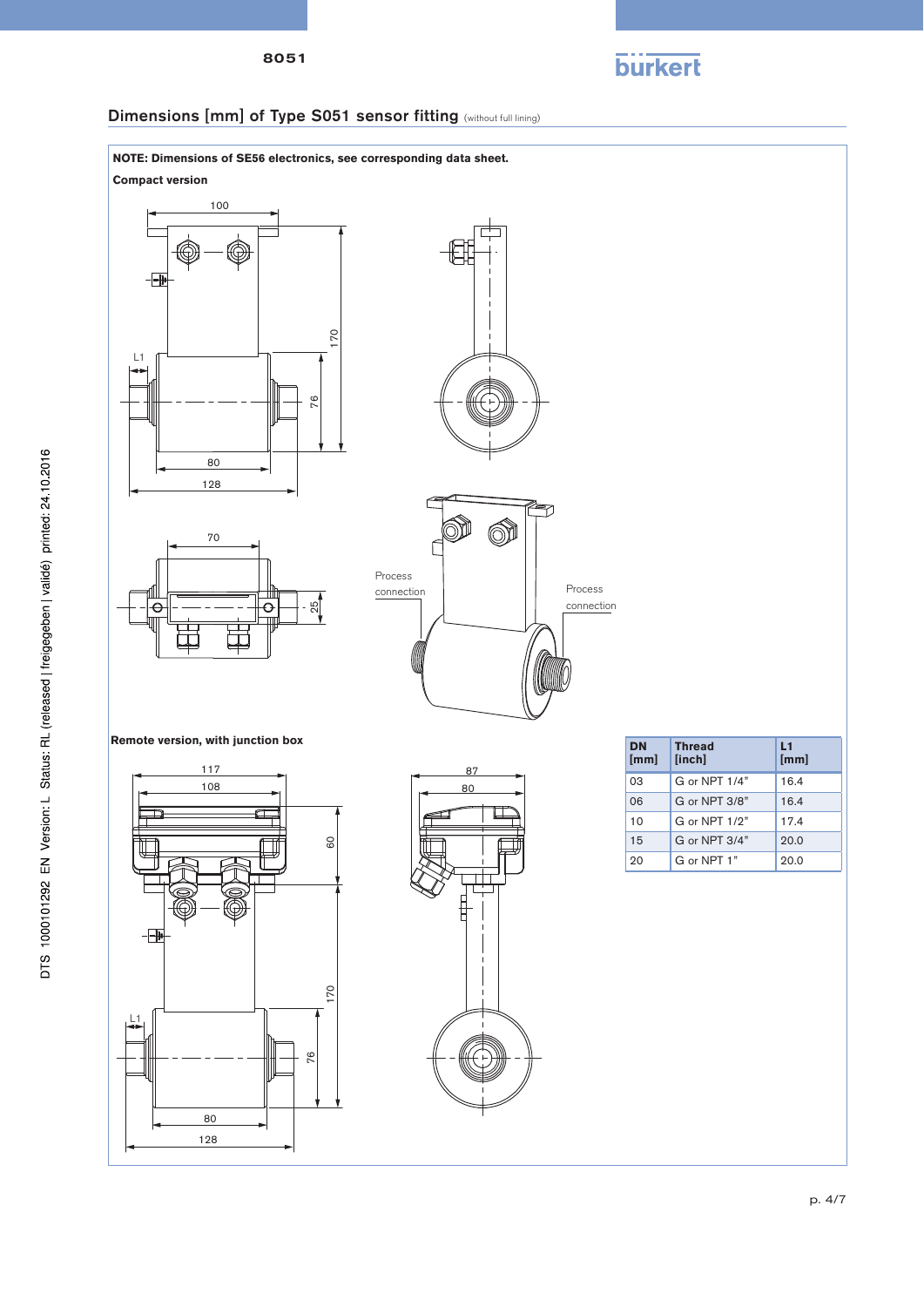

## Ordering chart for flowmeter 8051

### A complete flowmeter Type 8051 consists of:

- a sensor fitting Type S051

- an electronics Type SE56

Please order the relevant sensor fitting and the electronics separately!

#### **Sensor fitting Type S051**

| <b>Description</b><br>connection<br>[mm] |    |                     | ate<br>range<br>[//h]<br>Flow |             | Ê<br>material<br>Wetted<br>parts n<br>terials |                          |            | e           |         |
|------------------------------------------|----|---------------------|-------------------------------|-------------|-----------------------------------------------|--------------------------|------------|-------------|---------|
|                                          | 좀  | Process             | min. 00.4 ms                  | max. 010 ms | Body                                          | Connection<br>/Electrode | Seal       | Lining      | Item    |
| Compact version                          | 03 | G1/4" (ISO 228-1)   | 010                           | 0250        | SS 304                                        | <b>SS 316L</b>           | <b>FKM</b> | <b>PTFE</b> | 554 321 |
|                                          |    | NPT1/4"             | 010                           | 0250        | SS 304                                        | SS 316L                  | <b>FKM</b> | <b>PTFE</b> | 554 213 |
|                                          | 06 | G3/8" (ISO 228-1)   | 040                           | 01000       | SS 304                                        | <b>SS 316L</b>           | <b>FKM</b> | <b>PTFE</b> | 553 065 |
|                                          |    | <b>NPT3/8"</b>      | 040                           | 01000       | SS 304                                        | <b>SS 316L</b>           | <b>FKM</b> | <b>PTFE</b> | 555 892 |
|                                          | 10 | G1/2" (ISO 228-1)   | 0120                          | 03000       | SS 304                                        | <b>SS 316L</b>           | <b>FKM</b> | <b>PTFE</b> | 553 374 |
|                                          |    | NPT1/2"             | 0120                          | 03000       | SS 304                                        | <b>SS 316L</b>           | <b>FKM</b> | <b>PTFE</b> | 555 111 |
|                                          | 15 | G3/4" (ISO 228-1)   | 0240                          | 06000       | SS 304                                        | <b>SS 316L</b>           | <b>FKM</b> | <b>PTFE</b> | 553 481 |
|                                          |    | <b>NPT3/4"</b>      | 0240                          | 06000       | SS 304                                        | SS 316L                  | <b>FKM</b> | <b>PTFE</b> | 557 659 |
|                                          | 20 | $G1"$ (ISO 228-1)   | 0500                          | 012500      | SS 304                                        | SS 316L                  | <b>FKM</b> | <b>PTFE</b> | 553 539 |
|                                          |    | NPT <sub>1</sub> "  | 0500                          | 012500      | SS 304                                        | <b>SS 316L</b>           | <b>FKM</b> | <b>PTFE</b> | 553 663 |
| Remote version                           | 03 | G1/4" (ISO 228-1)   | 010                           | 0250        | SS 304                                        | SS 316L                  | <b>FKM</b> | <b>PTFE</b> | 448 487 |
| with 10 m cable<br>(included)            | 06 | G3/8" (ISO 228-1)   | 040                           | 01000       | SS 304                                        | SS 316L                  | <b>FKM</b> | <b>PTFE</b> | 448 488 |
|                                          | 10 | $G1/2"$ (ISO 228-1) | 0120                          | 03000       | SS 304                                        | <b>SS 316L</b>           | <b>FKM</b> | <b>PTFE</b> | 448 489 |
|                                          | 15 | G3/4" (ISO 228-1)   | 0240                          | 06000       | SS 304                                        | SS 316L                  | <b>FKM</b> | <b>PTFE</b> | 448 490 |
|                                          | 20 | G1" (ISO 228-1)     | 0500                          | 012500      | SS 304                                        | <b>SS 316L</b>           | <b>FKM</b> | <b>PTFE</b> | 448 491 |

**Further versions on request** Please also use the "request for quotation" form on page 7 for ordering a customized sensor fitting go to page.

**Electronics Type SE56** (for more data, refer to data sheet Type SE56)

| <b>Description</b>                                 | <b>Viddns</b><br>Power | <b>Outputs</b>                    | Body<br>material | connection<br>Electrical | Item no. |
|----------------------------------------------------|------------------------|-----------------------------------|------------------|--------------------------|----------|
| Standard                                           | 90265 V AC             | 2 transistors                     | Aluminium        | 6 cable glands           | 558 745  |
| compact version                                    |                        |                                   | Stainless steel  | 6 cable glands           | 559 780  |
| with display                                       |                        | 2 transistors + 420 mA            | Aluminium        | 6 cable glands           | 558 747  |
|                                                    |                        |                                   | Stainless steel  | 6 cable glands           | 558 306  |
| Standard                                           | 90265 V AC             | 2 transistors                     | Aluminium        | 6 cable glands           | 559 781  |
| wall-mounting ver-                                 |                        |                                   | Stainless steel  | 6 cable glands           | 558 310  |
| sion<br>with display                               |                        | 2 transistors $+420$ mA           | Aluminium        | 6 cable glands           | 558 750  |
|                                                    |                        |                                   | Stainless steel  | 6 cable glands           | 558 308  |
| Basic                                              | 90265 V AC             | 2 transistors                     | Nylon            | 3 cable glands           | 562 439  |
| compact version                                    |                        | 2 transistors + 420 mA            | Nylon            | 3 cable glands           | 562 440  |
| with display                                       | 1863 V DC              | 2 transistors                     | Nylon            | 3 cable glands           | 562 443  |
|                                                    |                        | 2 transistors $+ 4$ 20 mA         | Nylon            | 3 cable glands           | 562 444  |
| <b>Basic</b><br>compact version<br>without display | 90265 V AC             | 2 transistors                     | Nylon            | 3 cable glands           | 562 441  |
|                                                    |                        | 2 transistors + 420 mA            | Nylon            | 3 cable glands           | 562 442  |
|                                                    | 1863 V DC              | 2 transistors                     | Nylon            | 3 cable glands           | 562 445  |
|                                                    |                        | 2 transistors $+420$ mA           | Nylon            | 3 cable glands           | 562 446  |
| <b>Blind</b>                                       | 2030 V DC              | up to 4 transistors               | Stainless steel  | 2 cable glands           | 559 132  |
| compact version                                    |                        | up to 4 transistors $+ 420$ mA    | Stainless steel  | 2 cable glands           | 559 133  |
|                                                    |                        | up to 4 transistors + PROFIBUS DP | Stainless steel  | 2 cable glands           | 559 134  |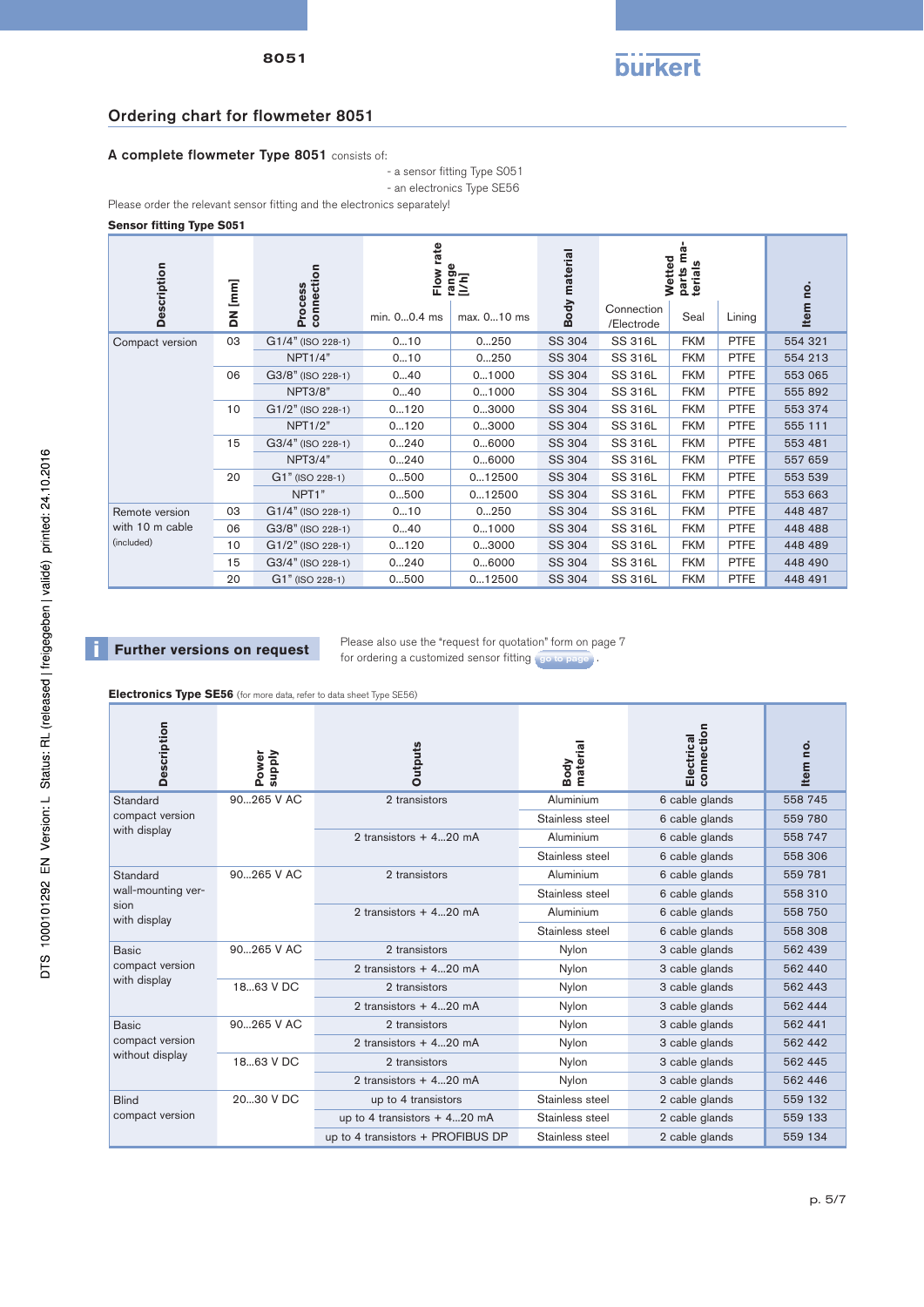

## Ordering chart for spare parts/accessories for sensor fitting Type S051

| <b>Description</b>            |                                                                                                                                                                                                | No.on<br>drawing | Item no. |
|-------------------------------|------------------------------------------------------------------------------------------------------------------------------------------------------------------------------------------------|------------------|----------|
| Electrode cable,<br>10 m long | for connection between sensor fitting Type S054/S055, S051 or S056 without junction<br>box and electronics Type SE56*                                                                          |                  | 448 518  |
|                               | for connection between sensor fitting Type S054/S055, S051 or S056 with junction box<br>and electronics Type SE56* or<br>for connection between extension cable kit and electronics Type SE56* | $\overline{4}$   | 562 851  |
| Coil cable,<br>10 m long      | for connection between sensor fitting Type S054/S055, S051 or S056 without junction<br>box and electronics Type SE56*                                                                          | $\overline{2}$   | 448 519  |
|                               | for connection between sensor fitting Type S054/S055, S051 or S056 with junction box<br>and electronics Type SE56* or<br>for connection between extension cable kit and electronics Type SE56* | 5                | 562 852  |
| Extension cable kit           | including a connecting box and resin                                                                                                                                                           | 3                | 562 853  |

\* (see corresponding data sheet)

### **Sensor fitting Type S051 without junction box**



## **Sensor fitting Type S051 with junction box**